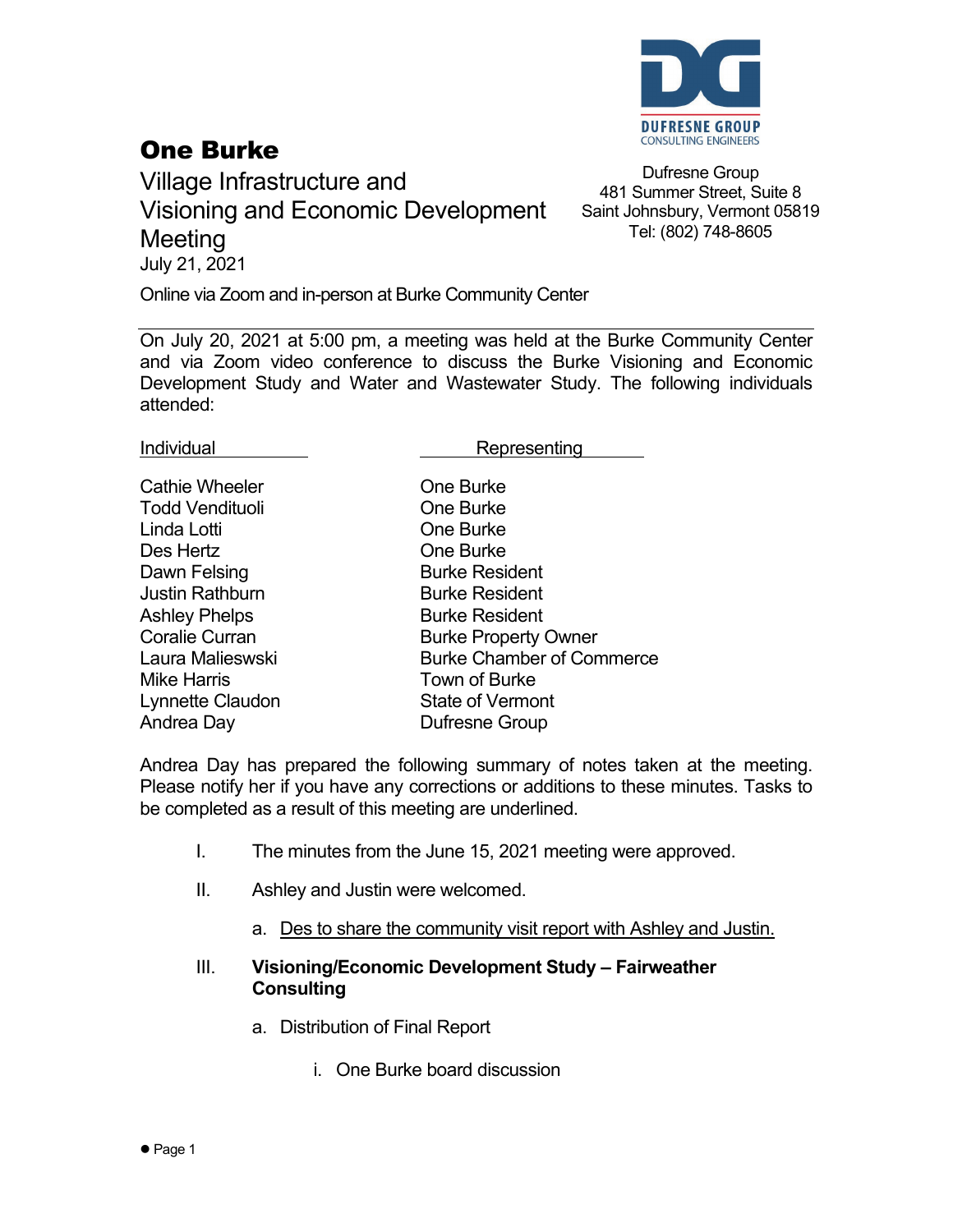- ii. October community gathering at the school
	- 1. Present the report at the meeting
- iii. Make the report available electronically on the website and Facebook page, the Chamber website, and Front Porch Forum. Make copies available at local businesses (i.e. Mike's, Café Lotti, post offices) and Town Offices.
- iv. Reach out to the Caledonian-Record to make the availability of the report known.
- b. Old Red Store update Mello's
	- i. Mike shared visioning/economic development report with them.
	- ii. Working on purchase of burned house and revitalization of the store building.
- c. How have we engaged the community?
	- i. Church catalyst project
	- ii. School, Chamber, One Burke teaming
	- iii. Community Engagement Task Force formation?
	- iv. Wastewater, building revitalization (big ideas that require lots of resources) vs. community events, grassroots community experience side to approach the issues from both sides to meet in the middle.
- IV. **Water & Wastewater Study**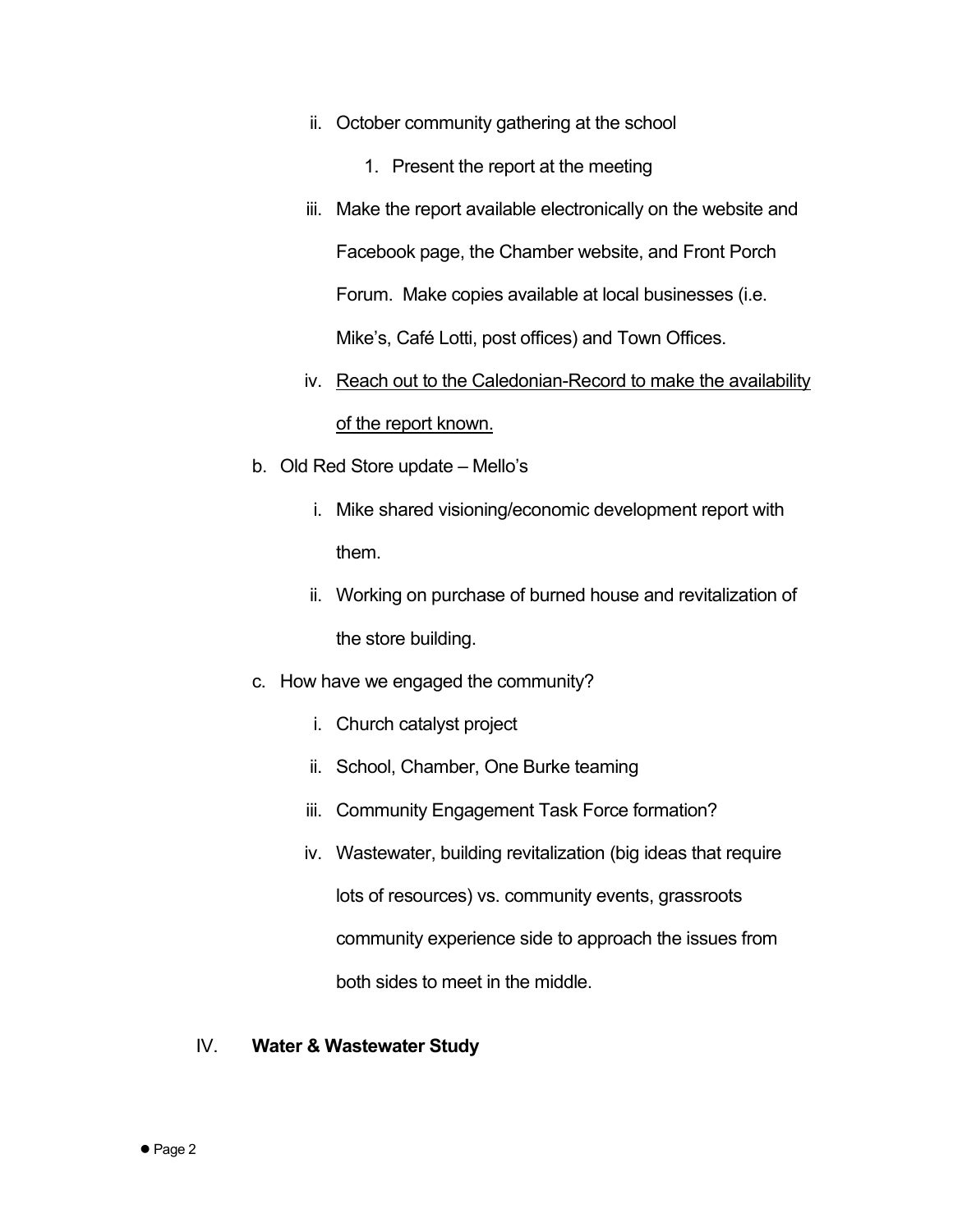- a. Well testing update only 2 wells tested in East Burke
	- i. Discussion of results
- b. On-site Investigations update.
	- i. State is issuing request for proposals for on-site investigation with a backhoe in West Burke
	- ii. Loan application for additional site in West Burke was submitted by the Town
	- iii. State working through FONSI process for sites in East Burke to allow additional investigation with a backhoe.
		- 1. Andrea reached out to landowners to provide update on findings and next steps.
- c. The test pit locations map needs to be given to Mike to coordinate the location with the Town Garage plan.
- d. Public outreach
	- i. Draft a story with the Caledonian-Record on economic development/visioning and test pit investigations—work with Dana Gray.
	- ii. Use One Burke sandwich boards for use during investigations.
	- iii. Make signs and posters for posting around Town.
	- iv. Discussed need for and difficulty of maintaining a website.
	- v. Make a short video for sharing information on the wastewater investigation.
- e. Discussed the Village wastewater and water—the stage of the process in each Village and the next steps.
- f. Discussed ARPA funding and Town Garage project.

## V. **Other items**

- a. Strawberry Festival feedback
	- i. About 350 people in attendance sold out of shortcake.
	- ii. Vendors sold out.